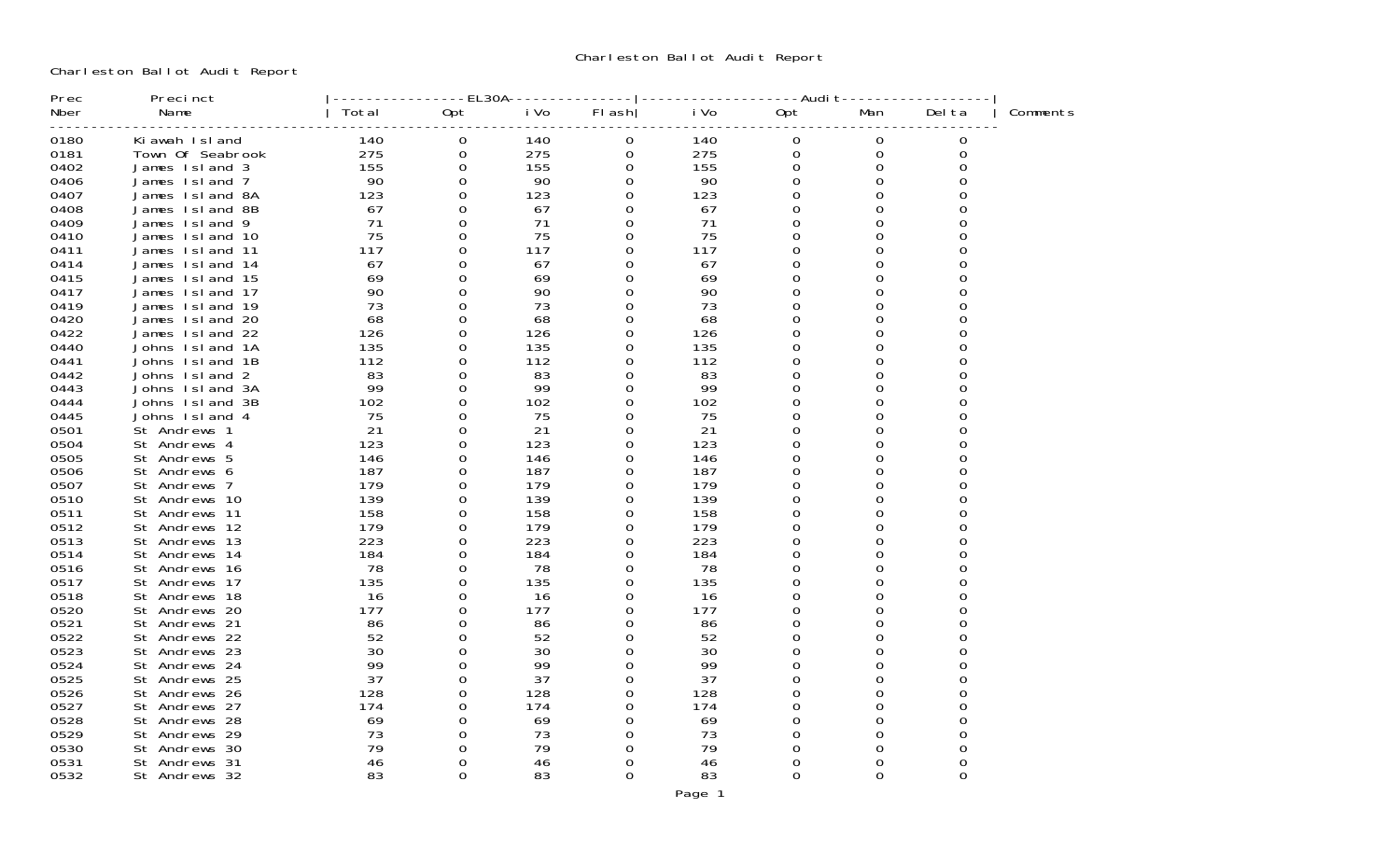|              |                  |      |     |      | Charleston Ballot Audit Report |      |     |  |
|--------------|------------------|------|-----|------|--------------------------------|------|-----|--|
| 0533         | St Andrews 33    | 33   |     | 33   |                                | 33   |     |  |
| 0534         | St Andrews 34    | 166  |     | 166  |                                | 166  |     |  |
| 0535         | St Andrews 35    | 96   |     | 96   |                                | 96   |     |  |
| 0536         | St Andrews 36    | 88   |     | 88   |                                | 88   |     |  |
| 0537         | St Andrews 37    | 108  |     | 108  |                                | 108  |     |  |
| 0603         | N Charleston 3   | 98   |     | 98   |                                | 98   |     |  |
| 0620         | N Charleston 20  | 78   |     | 78   |                                | 78   |     |  |
|              | Precincts Total: | 5780 |     | 5780 |                                | 5780 |     |  |
| 0750         | Absentee         | 527  | 397 | 130  |                                | 130  | 397 |  |
| 0800         | Emergency        |      |     |      |                                |      |     |  |
| 0850         | Failsafe         |      |     |      |                                |      |     |  |
| 0900         | Provi si onal    |      |     |      |                                |      |     |  |
| Vi rtual     | Precincts Total: | 540  | 410 | 130  |                                | 130  | 410 |  |
| Grand Total: |                  | 6320 | 410 | 5910 |                                | 5910 | 410 |  |

Auditor's Comments: There was a write-in vote cast for Hundley. This vote was manually adjusted in the Town of Seabrook precinct. The write-in vote was reduced by 1 and the votes for Walter Hundley in that precinct was increased by 1. This activity is not reflected in the ballot report because the number of ballots was not changed. However a review of the Charleston Vote Audit Report will reflect the changes.

This activity can be confirmed by reviewing the EL68 results correction log.

EL30A iVo to EL155 to EL152 Cross Check and Cancelled Ballots.

| EL30A Ivo Ballots        | EL155 Ballots   EL152 Ballots                                                                                          |               |                                                                                                 |
|--------------------------|------------------------------------------------------------------------------------------------------------------------|---------------|-------------------------------------------------------------------------------------------------|
| 5910<br>Delta from EL30A | 5910<br>Delta from EL155                                                                                               | 5910          |                                                                                                 |
|                          | Cast By Voter<br>Cast By Poll Wkr<br>Blank Cast by PW                                                                  | 5905<br>0     |                                                                                                 |
|                          | Cancelled Ballots                                                                                                      | 33            |                                                                                                 |
|                          | Wrong Ballot<br>Voter Left AB<br>Voter Left BB<br>Voter Request<br>Printer Problem<br>Terminal Problem<br>Other Reason | 5.<br>n<br>16 | (AB = After ballot selected by poll worker.)<br>$(BB = Before ballot selected by poll worker.)$ |
|                          |                                                                                                                        |               |                                                                                                 |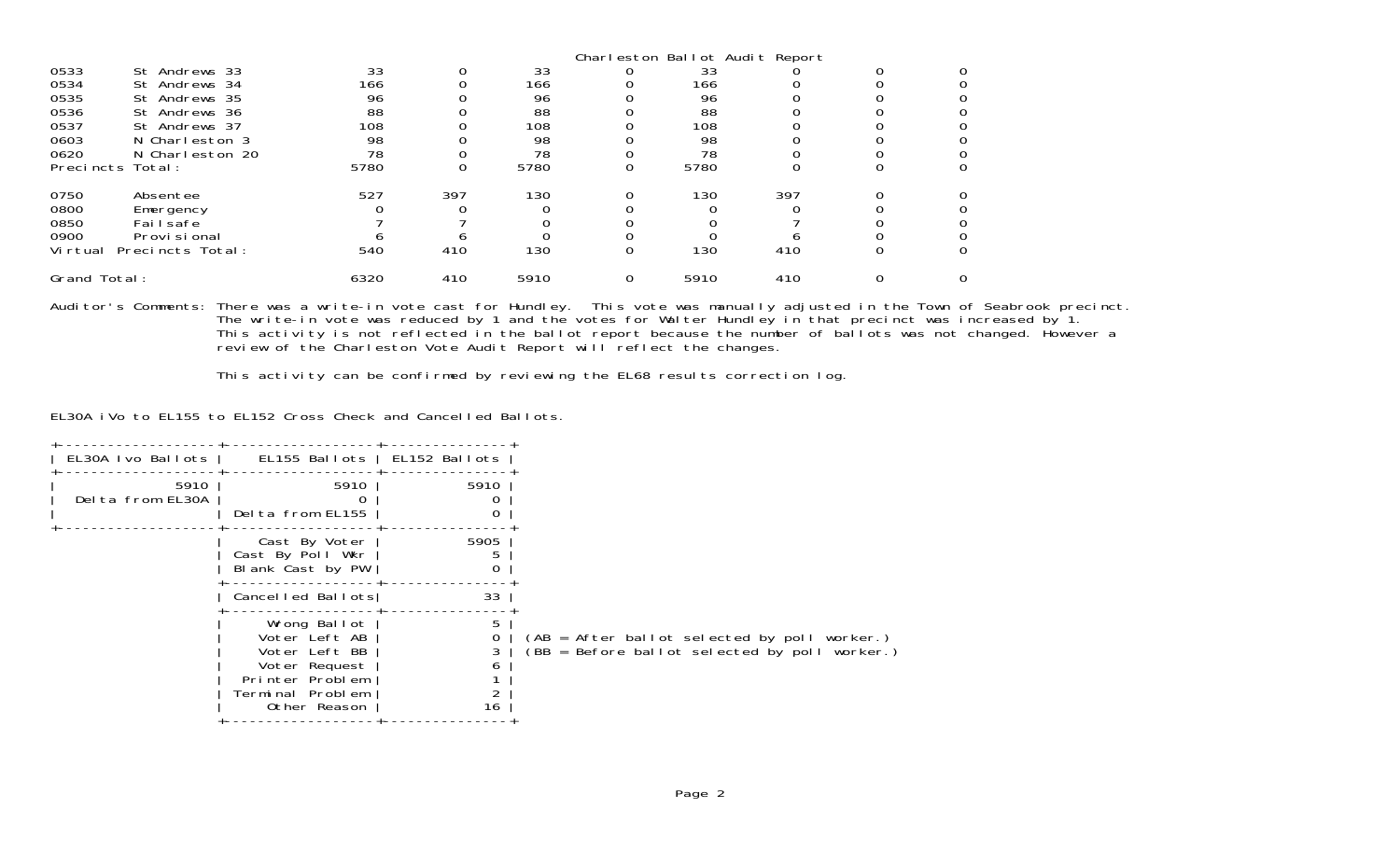## Charleston Vote Audi t

Charleston Vote Level Audit Report

| Precinct Number / Name                                                                                                                 |                                                           |                                       |                                        | -------------------EL30A----------------- ----Audi                         t------- |                                        |                                                           |                                  |                                   |                                                                            |
|----------------------------------------------------------------------------------------------------------------------------------------|-----------------------------------------------------------|---------------------------------------|----------------------------------------|-------------------------------------------------------------------------------------|----------------------------------------|-----------------------------------------------------------|----------------------------------|-----------------------------------|----------------------------------------------------------------------------|
| 0ffice                                                                                                                                 | Candi date                                                | Party                                 | Total                                  | Optical                                                                             | i Vo                                   | Flash                                                     | i Vo                             | $Del$ ta                          | Comments                                                                   |
|                                                                                                                                        |                                                           |                                       |                                        |                                                                                     |                                        |                                                           |                                  |                                   |                                                                            |
| 0180 Ki awah Island<br>State Senate District 41<br>State Senate District 41<br>State Senate District 41<br>State Senate District 41    | Walter Hundley<br>Paul Tinkler<br>Sue Edward<br>Write-in  | (REP)<br>(DEM)<br>(GRN)               | 85<br>54<br>$\overline{0}$<br>$\Omega$ | 0<br>$\mathsf O$<br>$\mathbf 0$<br>$\overline{0}$                                   | 85<br>54<br>$\overline{0}$<br>$\Omega$ | $\overline{0}$<br>$\Omega$                                | 85<br>54                         | $\mathbf 0$<br>$\mathbf 0$        | 0 * No Audit Data expected or found<br>0 * No Audit Data expected or found |
| 0181 Town Of Seabrook<br>State Senate District 41<br>State Senate District 41<br>State Senate District 41<br>State Senate District 41  | Wal ter Hundley<br>Paul Tinkler<br>Sue Edward<br>Write-in | (REP)<br>(DEM)<br>(GRN)               | 192<br>78<br>$\overline{2}$            | $\overline{O}$<br>0<br>$\overline{0}$<br>$\Omega$                                   | 192<br>78<br>2                         | $\mathbf{0}$<br>$\mathbf 0$<br>$\overline{0}$<br>$\Omega$ | 191<br>78<br>$\overline{2}$<br>2 | $\Omega$<br>$\Omega$              | 1 Aud Data<br>-1 PEB Data                                                  |
| See Auditor's comments at bottom of report.                                                                                            |                                                           |                                       |                                        |                                                                                     |                                        |                                                           |                                  |                                   |                                                                            |
| 0402 James Island 3<br>State Senate District 41<br>State Senate District 41<br>State Senate District 41<br>State Senate District 41    | Wal ter Hundley<br>Paul Tinkler<br>Sue Edward<br>Write-in | (REP)<br>(DEM)<br>(GRN)               | 5<br>148<br>$\overline{O}$<br>$\Omega$ | $\mathbf{0}$<br>$\mathbf 0$<br>0<br>$\Omega$                                        | 5<br>148<br>$\overline{0}$<br>$\Omega$ | $\overline{0}$<br>$\overline{O}$                          | 148                              | 0<br>$\mathbf 0$                  | 0 * No Audit Data expected or found<br>0 * No Audit Data expected or found |
| 0406 James Island 7<br>State Senate District 41<br>State Senate District 41<br>State Senate District 41<br>State Senate District 41    | Walter Hundley<br>Paul Tinkler<br>Sue Edward<br>Write-in  | (REP)<br>(DEM)<br>(GRN)               | 27<br>61<br>2<br>$\Omega$              | 0<br>$\mathbf 0$<br>$\mathbf 0$<br>$\Omega$                                         | 27<br>61<br>2<br>$\Omega$              | $\mathbf{O}$<br>$\overline{0}$<br>$\mathbf 0$<br>$0 *$    | 27<br>61<br>2                    | 0<br>0<br>$\overline{O}$          | No Audit Data expected or found                                            |
| 0407 James Island 8A<br>State Senate District 41<br>State Senate District 41<br>State Senate District 41<br>State Senate District 41   | Walter Hundley<br>Paul Tinkler<br>Sue Edward<br>Write-in  | (REP)<br>(DEM)<br>(GRN)               | 70<br>48<br>$\mathfrak{Z}$             | $\mathbf 0$<br>0<br>$\mathbf 0$<br>$\Omega$                                         | 70<br>48<br>$\sqrt{3}$                 | $\mathbf 0$<br>$\mathbf 0$<br>$\mathbf 0$<br>$\Omega$     | 70<br>48<br>3                    | 0<br>0<br>$\mathbf 0$<br>$\Omega$ |                                                                            |
| 0408 James Island 8B<br>State Senate District 41<br>State Senate District 41<br>State Senate District 41<br>State Senate District 41   | Walter Hundley<br>Paul Tinkler<br>Sue Edward<br>Write-in  | (REP)<br>(DEM)<br>$\zeta$ GRN $\zeta$ | 36<br>29<br>$\mathbf 0$                | 0<br>$\mathbf 0$<br>$\mathbf 0$<br>$\Omega$                                         | 36<br>29<br>$\overline{0}$             | $\mathbf 0$<br>$\Omega$                                   | 36<br>29                         | $\mathbf 0$<br>$\Omega$           | 0 * No Audit Data expected or found                                        |
| James Island 9<br>0409<br>State Senate District 41<br>State Senate District 41<br>State Senate District 41<br>State Senate District 41 | Wal ter Hundley<br>Paul Tinkler<br>Sue Edward<br>Write-in | (REP)<br>(DEM)<br>(GRN)               | 42<br>28<br>$\Omega$                   | $\mathbf{O}$<br>$\mathbf 0$<br>$\Omega$<br>$\mathbf{O}$                             | 42<br>28<br>$\overline{0}$             | $\mathbf{0}$<br>$\Omega$<br>$\Omega$                      | 42<br>28<br>$\overline{1}$       | $\Omega$<br>$\Omega$<br>$\Omega$  | 0 * No Audit Data expected or found                                        |

0410 James Island 10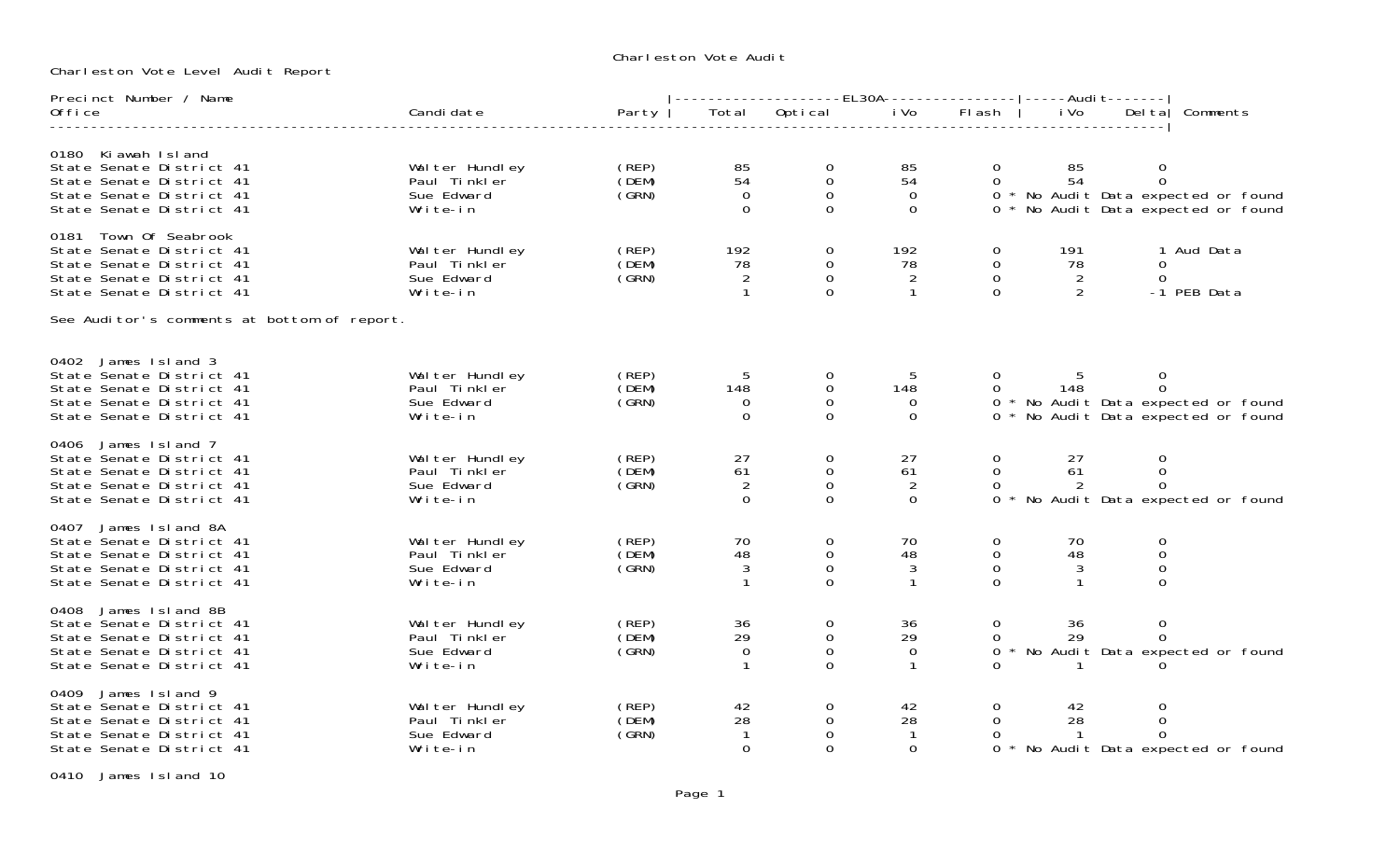|                                                                                                                                         |                                                           |                         | Charleston Vote Audit                  |                                   |                                        |                                                                                                                                          |
|-----------------------------------------------------------------------------------------------------------------------------------------|-----------------------------------------------------------|-------------------------|----------------------------------------|-----------------------------------|----------------------------------------|------------------------------------------------------------------------------------------------------------------------------------------|
| State Senate District 41<br>State Senate District 41<br>State Senate District 41<br>State Senate District 41                            | Wal ter Hundley<br>Paul Tinkler<br>Sue Edward<br>Write-in | (REP)<br>(DEM)<br>(GRN) | 48<br>26<br>$\Omega$<br>$\Omega$       | 0<br>0<br>0<br>$\Omega$           | 48<br>26<br>$\Omega$<br>$\Omega$       | 48<br>0<br>0<br>26<br>0<br>0<br>* No Audit Data expected or found<br>0<br>$0 *$<br>No Audit Data expected or found                       |
| 0411<br>James Island 11<br>State Senate District 41<br>State Senate District 41<br>State Senate District 41<br>State Senate District 41 | Wal ter Hundley<br>Paul Tinkler<br>Sue Edward<br>Write-in | (REP)<br>(DEM)<br>(GRN) | 70<br>44<br>$\overline{2}$<br>$\Omega$ | 0<br>0<br>$\mathbf 0$<br>$\Omega$ | 70<br>44<br>$\overline{2}$<br>$\Omega$ | $\mathbf 0$<br>70<br>0<br>0<br>44<br>0<br>2<br>0<br>0<br>0 * No Audit Data expected or found                                             |
| 0414<br>James Island 14<br>State Senate District 41<br>State Senate District 41<br>State Senate District 41<br>State Senate District 41 | Wal ter Hundley<br>Paul Tinkler<br>Sue Edward<br>Write-in | (REP)<br>(DEM)<br>(SRN) | 41<br>25<br>$\Omega$                   | 0<br>0<br>0<br>0                  | 41<br>25<br>-1<br>0                    | 0<br>0<br>41<br>25<br>0<br>0<br>$\Omega$<br>0<br>No Audit Data expected or found<br>0                                                    |
| 0415<br>James Island 15<br>State Senate District 41<br>State Senate District 41<br>State Senate District 41<br>State Senate District 41 | Wal ter Hundley<br>Paul Tinkler<br>Sue Edward<br>Write-in | (REP)<br>(DEM)<br>(GRN) | 34<br>34<br>$\Omega$                   | 0<br>0<br>0<br>$\Omega$           | 34<br>34<br>$\Omega$                   | 34<br>0<br>0<br>0<br>34<br>0<br>No Audit Data expected or found<br>0                                                                     |
| 0417<br>James Island 17<br>State Senate District 41<br>State Senate District 41<br>State Senate District 41<br>State Senate District 41 | Walter Hundley<br>Paul Tinkler<br>Sue Edward<br>Write-in  | (REP)<br>(DEM)<br>(SRN) | 66<br>23<br>-1<br>$\Omega$             | 0<br>0<br>0<br>0                  | 66<br>23<br>$\overline{1}$<br>0        | $\Omega$<br>66<br>0<br>23<br>0<br>0<br>$\Omega$<br>0<br>No Audit Data expected or found<br>0                                             |
| 0419<br>James Island 19<br>State Senate District 41<br>State Senate District 41<br>State Senate District 41<br>State Senate District 41 | Walter Hundley<br>Paul Tinkler<br>Sue Edward<br>Write-in  | (REP)<br>(DEM)<br>(SRN) | 38<br>35<br>$\overline{0}$<br>$\Omega$ | 0<br>0<br>$\mathbf 0$<br>0        | 38<br>35<br>$\overline{0}$<br>0        | 38<br>0<br>0<br>35<br>0<br>0<br>0 * No Audit Data expected or found<br>No Audit Data expected or found<br>0 *                            |
| James Island 20<br>0420<br>State Senate District 41<br>State Senate District 41<br>State Senate District 41<br>State Senate District 41 | Walter Hundley<br>Paul Tinkler<br>Sue Edward<br>Write-in  | (REP)<br>(DEM)<br>(GRN) | 28<br>40<br>0<br>$\Omega$              | 0<br>0<br>$\mathbf 0$<br>$\Omega$ | 28<br>40<br>0<br>$\Omega$              | 28<br>$\mathsf{O}\xspace$<br>0<br>$\mathbf{O}$<br>40<br>0<br>0 * No Audit Data expected or found<br>No Audit Data expected or found<br>0 |
| James Island 22<br>0422<br>State Senate District 41<br>State Senate District 41<br>State Senate District 41<br>State Senate District 41 | Wal ter Hundley<br>Paul Tinkler<br>Sue Edward<br>Write-in | (REP)<br>(DEM)<br>(GRN) | 68<br>58<br>$\mathbf 0$<br>$\Omega$    | 0<br>$\Omega$<br>0<br>$\Omega$    | 68<br>58<br>0<br>$\Omega$              | 0<br>68<br>0<br>58<br>$\Omega$<br>$\Omega$<br>0 * No Audit Data expected or found<br>0 * No Audit Data expected or found                 |
| 0440 Johns Island 1A<br>State Senate District 41<br>State Senate District 41<br>State Senate District 41<br>State Senate District 41    | Walter Hundley<br>Paul Tinkler<br>Sue Edward<br>Write-in  | (REP)<br>(DEM)<br>(GRN) | 71<br>62<br>-1<br>$\mathbf 0$          | 0<br>0<br>0<br>0                  | 71<br>62<br>$\overline{1}$<br>0        | 0<br>71<br>0<br>62<br>0<br>$\Omega$<br>$\Omega$<br>$\overline{1}$<br>0<br>0 * No Audit Data expected or found                            |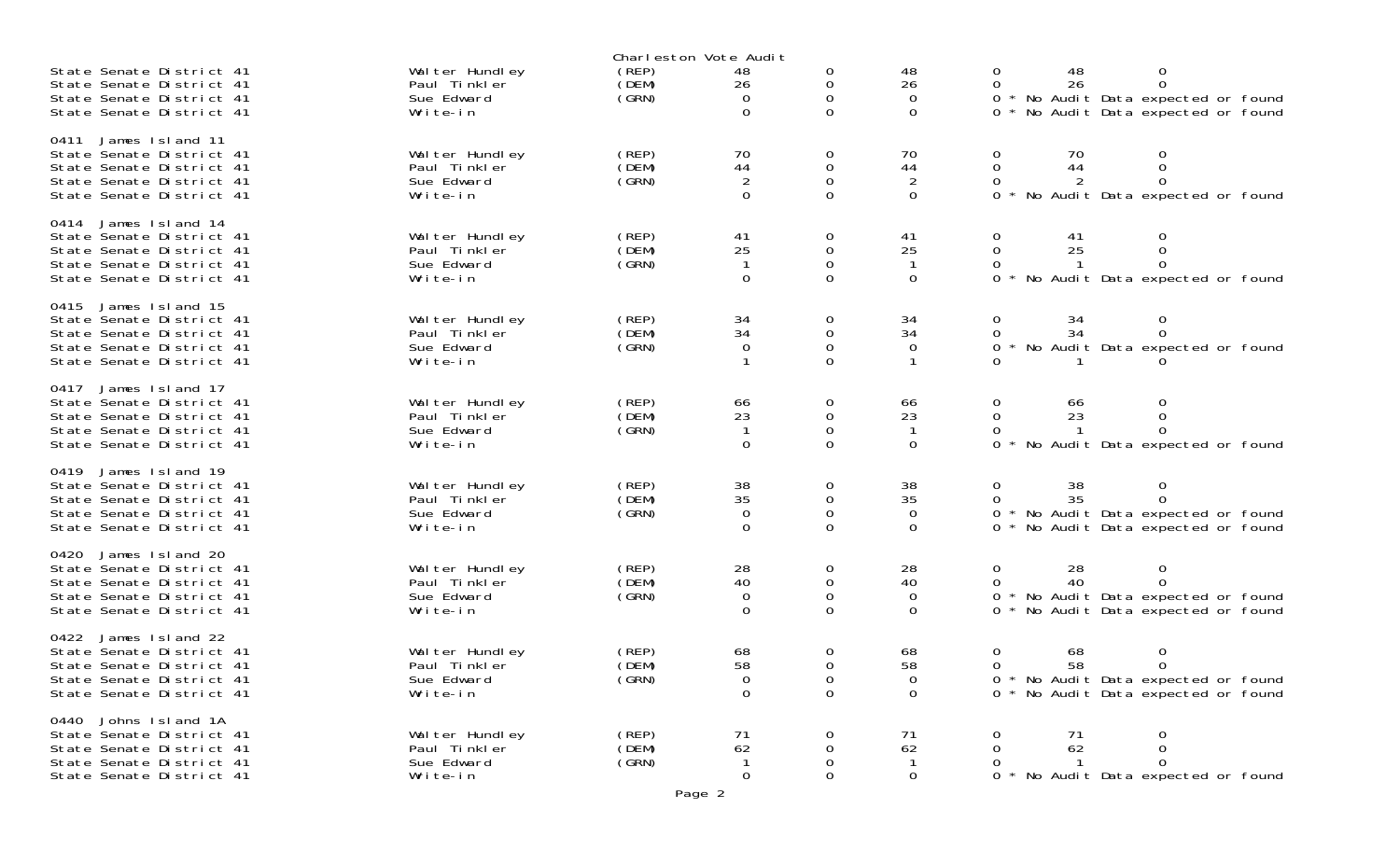Charleston Vote Audi t

| Johns Island 1B<br>0441<br>State Senate District 41<br>State Senate District 41<br>State Senate District 41<br>State Senate District 41 | Wal ter Hundley<br>Paul Tinkler<br>Sue Edward<br>Write-in | (REP)<br>(DEM)<br>(GRN)       | $^{24}_{84}$<br>2<br>$\overline{0}$        | $_{\rm 0}^{\rm 0}$<br>0<br>$\mathbf{O}$                          | $^{24}_{84}$<br>$\overline{2}$<br>$\overline{0}$ | 0<br>$\mathsf{O}$<br>$\Omega$<br>$\Omega$      | 24<br>84                 | $\boldsymbol{0}$<br>$\mathsf{O}\xspace$<br>$\Omega$<br>No Audit Data expected or found                |  |
|-----------------------------------------------------------------------------------------------------------------------------------------|-----------------------------------------------------------|-------------------------------|--------------------------------------------|------------------------------------------------------------------|--------------------------------------------------|------------------------------------------------|--------------------------|-------------------------------------------------------------------------------------------------------|--|
| Johns Island 2<br>0442<br>State Senate District 41<br>State Senate District 41<br>State Senate District 41<br>State Senate District 41  | Wal ter Hundley<br>Paul Tinkler<br>Sue Edward<br>Write-in | (REP)<br>(DEM)<br>(GRN)       | 37<br>46<br>$\mathbf 0$<br>0               | 0<br>$\mathsf{O}\xspace$<br>$\mathbf 0$<br>$\mathbf 0$           | 37<br>46<br>$\mathbf 0$<br>0                     | $\mathbf 0$<br>$\mathsf{O}$<br>0<br>$\Omega$   | 37<br>46                 | 0<br>$\mathbf 0$<br>* No Audit Data expected or found<br>No Audit Data expected or found              |  |
| Johns Island 3A<br>0443<br>State Senate District 41<br>State Senate District 41<br>State Senate District 41<br>State Senate District 41 | Wal ter Hundley<br>Paul Tinkler<br>Sue Edward<br>Write-in | $($ REP $)$<br>(DEM)<br>(GRN) | 38<br>57<br>3<br>$\Omega$                  | $\mathbf 0$<br>$\mathbf 0$<br>$\mathsf{O}\xspace$<br>$\Omega$    | 38<br>57<br>3<br>$\Omega$                        | $\mathbf 0$<br>$\overline{0}$<br>0<br>$\Omega$ | 38<br>57<br>3            | $\mathbf 0$<br>$\mathbf 0$<br>$\mathbf 0$<br>No Audit Data expected or found                          |  |
| 0444<br>Johns Island 3B<br>State Senate District 41<br>State Senate District 41<br>State Senate District 41<br>State Senate District 41 | Wal ter Hundley<br>Paul Tinkler<br>Sue Edward<br>Write-in | (REP)<br>(DEM)<br>(GRN)       | 33<br>66<br>$\mathbf{O}$                   | $\mathbf 0$<br>$\overline{0}$<br>$\overline{0}$<br>$\mathbf{O}$  | 33<br>66<br>$\mathbf{1}$<br>$\mathbf{O}$         | 0<br>$\mathbf 0$<br>0<br>$\Omega$              | 33<br>66                 | $\mathbf 0$<br>$\mathsf{O}\xspace$<br>$\overline{0}$<br>No Audit Data expected or found               |  |
| 0445<br>Johns Island 4<br>State Senate District 41<br>State Senate District 41<br>State Senate District 41<br>State Senate District 41  | Wal ter Hundley<br>Paul Tinkler<br>Sue Edward<br>Write-in | (REP)<br>(DEM)<br>(GRN)       | 12<br>62<br>$\mathbf{1}$<br>$\overline{0}$ | 0<br>$\mathsf{O}\xspace$<br>$\mathsf{O}\xspace$<br>$\mathbf{O}$  | 12<br>62<br>$\overline{1}$<br>$\mathbf 0$        | $\mathbf 0$<br>$\mathsf{O}$<br>0<br>$\Omega$   | 12<br>62<br>$\mathbf{1}$ | 0<br>$\mathbf 0$<br>$\Omega$<br>No Audit Data expected or found                                       |  |
| St Andrews 1<br>0501<br>State Senate District 41<br>State Senate District 41<br>State Senate District 41<br>State Senate District 41    | Wal ter Hundley<br>Paul Tinkler<br>Sue Edward<br>Write-in | (REP)<br>(DEM)<br>(GRN)       | 11<br>10<br>$\mathbf 0$<br>$\overline{0}$  | 0<br>$\mathbf 0$<br>$\mathsf{O}\xspace$<br>$\mathbf 0$           | 11<br>10<br>$\mathbf 0$<br>$\mathbf 0$           | $\mathbf 0$<br>0<br>0<br>$\Omega$              | 11<br>10                 | $\mathbf 0$<br>$\overline{0}$<br>* No Audit Data expected or found<br>No Audit Data expected or found |  |
| 0504 St Andrews 4<br>State Senate District 41<br>State Senate District 41<br>State Senate District 41<br>State Senate District 41       | Wal ter Hundley<br>Paul Tinkler<br>Sue Edward<br>Write-in | (REP)<br>(DEM)<br>(GRN)       | 86<br>36<br>$\mathbf{1}$<br>$\overline{0}$ | $\mathbf 0$<br>$\mathsf{O}\xspace$<br>$\mathbf 0$<br>$\mathbf 0$ | 86<br>36<br>$\mathbf{1}$<br>$\mathbf 0$          | 0<br>$\mathbf 0$<br>0<br>$\Omega$              | 86<br>36                 | $\mathbf 0$<br>$\mathsf{O}\xspace$<br>$\Omega$<br>* No Audit Data expected or found                   |  |
| St Andrews 5<br>0505<br>State Senate District 41<br>State Senate District 41<br>State Senate District 41<br>State Senate District 41    | Wal ter Hundley<br>Paul Tinkler<br>Sue Edward<br>Write-in | (REP)<br>(DEM)<br>(GRN)       | 80<br>66<br>0<br>$\Omega$                  | 0<br>$\mathsf{O}\xspace$<br>$\mathsf{O}\xspace$<br>$\mathbf 0$   | 80<br>66<br>$\mathbf 0$<br>$\Omega$              | $\mathbf 0$<br>$\Omega$<br>0<br>0              | 80<br>66                 | $\mathbf 0$<br>$\overline{0}$<br>* No Audit Data expected or found<br>No Audit Data expected or found |  |
| St Andrews 6<br>0506<br>State Senate District 41<br>State Senate District 41                                                            | Wal ter Hundley<br>Paul Tinkler                           | (REP)<br>(DEM)                | 126<br>58                                  | $\mathbf 0$<br>$\Omega$                                          | 126<br>58                                        | $\mathbf 0$<br>$\Omega$                        | 126<br>58                | $\boldsymbol{0}$<br>$\mathbf 0$                                                                       |  |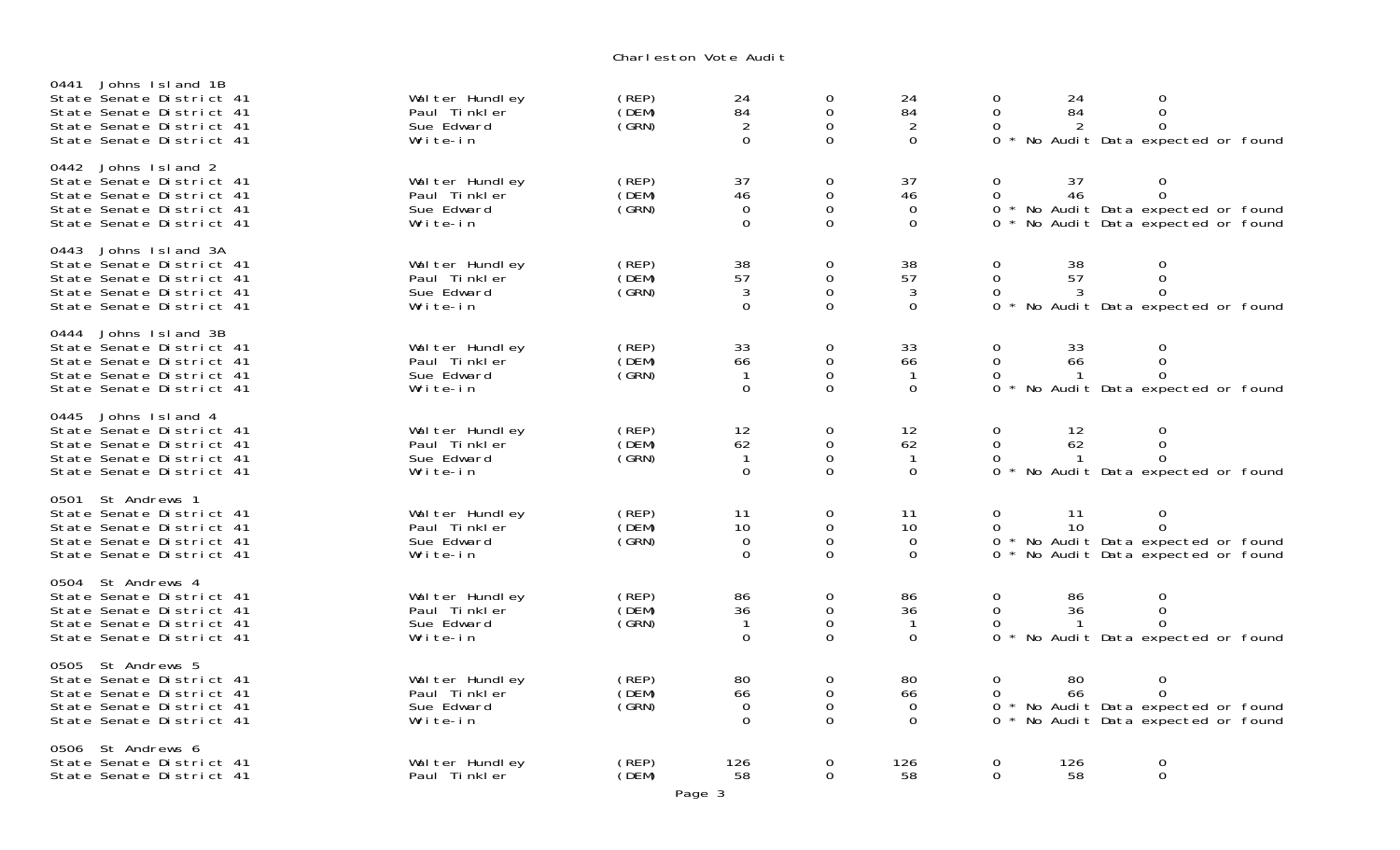|                                                                                                                                       |                                                           |                         | Charleston Vote Audit                   |                                                |                                        |                                             |                              |                                                                                       |  |
|---------------------------------------------------------------------------------------------------------------------------------------|-----------------------------------------------------------|-------------------------|-----------------------------------------|------------------------------------------------|----------------------------------------|---------------------------------------------|------------------------------|---------------------------------------------------------------------------------------|--|
| State Senate District 41<br>State Senate District 41                                                                                  | Sue Edward<br>Write-in                                    | (GRN)                   | 1                                       | 0<br>$\Omega$                                  | $\mathbf 1$                            | $\mathbf 0$<br>$\Omega$                     | $\mathbf 1$                  | $\boldsymbol{0}$<br>$\mathbf 0$                                                       |  |
| 0507 St Andrews 7<br>State Senate District 41<br>State Senate District 41<br>State Senate District 41<br>State Senate District 41     | Wal ter Hundley<br>Paul Tinkler<br>Sue Edward<br>Write-in | (REP)<br>(DEM)<br>(GRN) | 105<br>72<br>2<br>$\mathbf 0$           | 0<br>$\mathbf 0$<br>$\mathbf 0$<br>$\mathbf 0$ | 105<br>72<br>2<br>$\mathbf 0$          | 0<br>$\mathbf 0$<br>0<br>0                  | 105<br>72<br>2               | 0<br>$\mathbf 0$<br>$\Omega$<br>No Audit Data expected or found                       |  |
| 0510 St Andrews 10<br>State Senate District 41<br>State Senate District 41<br>State Senate District 41<br>State Senate District 41    | Wal ter Hundley<br>Paul Tinkler<br>Sue Edward<br>Write-in | (REP)<br>(DEM)<br>(GRN) | 44<br>94<br>$\mathbf{1}$<br>$\mathbf 0$ | 0<br>$\mathbf 0$<br>0<br>$\mathbf 0$           | 44<br>94<br>$\mathbf 0$                | 0<br>$\Omega$<br>0<br>0                     | 44<br>94                     | 0<br>$\Omega$<br>No Audit Data expected or found                                      |  |
| St Andrews 11<br>0511<br>State Senate District 41<br>State Senate District 41<br>State Senate District 41<br>State Senate District 41 | Wal ter Hundley<br>Paul Tinkler<br>Sue Edward<br>Write-in | (REP)<br>(DEM)<br>(GRN) | 83<br>71<br>3<br>$\mathbf 0$            | 0<br>0<br>$\mathbf 0$<br>$\Omega$              | 83<br>71<br>3<br>$\overline{0}$        | 0<br>$\Omega$<br>0<br>0                     | 83<br>71<br>3                | 0<br>$\Omega$<br>No Audit Data expected or found                                      |  |
| 0512 St Andrews 12<br>State Senate District 41<br>State Senate District 41<br>State Senate District 41<br>State Senate District 41    | Wal ter Hundley<br>Paul Tinkler<br>Sue Edward<br>Write-in | (REP)<br>(DEM)<br>(GRN) | 92<br>86<br>0<br>$\Omega$               | 0<br>$\mathbf 0$<br>$\mathbf 0$<br>$\Omega$    | 92<br>86<br>$\overline{0}$<br>$\Omega$ | $\Omega$<br>$\Omega$<br>0<br>$\Omega$       | 92<br>86                     | 0<br>$\Omega$<br>* No Audit Data expected or found<br>No Audit Data expected or found |  |
| 0513 St Andrews 13<br>State Senate District 41<br>State Senate District 41<br>State Senate District 41<br>State Senate District 41    | Wal ter Hundley<br>Paul Tinkler<br>Sue Edward<br>Write-in | (REP)<br>(DEM)<br>(GRN) | 113<br>107<br>2<br>1                    | $\mathbf 0$<br>0<br>$\mathbf 0$<br>$\Omega$    | 113<br>107<br>$\overline{2}$           | $\mathbf 0$<br>0<br>$\mathbf 0$<br>$\Omega$ | 113<br>107<br>$\overline{2}$ | $\mathbf 0$<br>$\mathbf 0$<br>$\mathbf 0$<br>$\Omega$                                 |  |
| St Andrews 14<br>0514<br>State Senate District 41<br>State Senate District 41<br>State Senate District 41<br>State Senate District 41 | Wal ter Hundley<br>Paul Tinkler<br>Sue Edward<br>Write-in | (REP)<br>(DEM)<br>(GRN) | 77<br>104<br>2<br>$\Omega$              | 0<br>0<br>0<br>$\Omega$                        | 77<br>104<br>2<br>$\mathbf 0$          | $\Omega$<br>$\Omega$<br>0<br>$\Omega$       | 77<br>104<br>2               | 0<br>$\Omega$<br>$\Omega$<br>No Audit Data expected or found                          |  |
| 0516 St Andrews 16<br>State Senate District 41<br>State Senate District 41<br>State Senate District 41<br>State Senate District 41    | Wal ter Hundley<br>Paul Tinkler<br>Sue Edward<br>Write-in | (REP)<br>(DEM)<br>(GRN) | 45<br>32<br>$\mathbf 0$<br>$\Omega$     | 0<br>0<br>0<br>$\mathbf 0$                     | 45<br>32<br>0<br>$\Omega$              | $\mathbf 0$                                 | 45<br>32                     | 0<br>$\Omega$<br>No Audit Data expected or found<br>No Audit Data expected or found   |  |
| St Andrews 17<br>0517<br>State Senate District 41<br>State Senate District 41<br>State Senate District 41<br>State Senate District 41 | Wal ter Hundley<br>Paul Tinkler<br>Sue Edward<br>Write-in | (REP)<br>(DEM)<br>(GRN) | 83<br>52<br>0<br>$\Omega$               | 0<br>0<br>0<br>$\Omega$                        | 83<br>52<br>$\Omega$<br>$\Omega$       | $\Omega$<br>$\Omega$<br>0<br>0              | 83<br>52                     | 0<br>$\Omega$<br>No Audit Data expected or found<br>No Audit Data expected or found   |  |

0518 St Andrews 18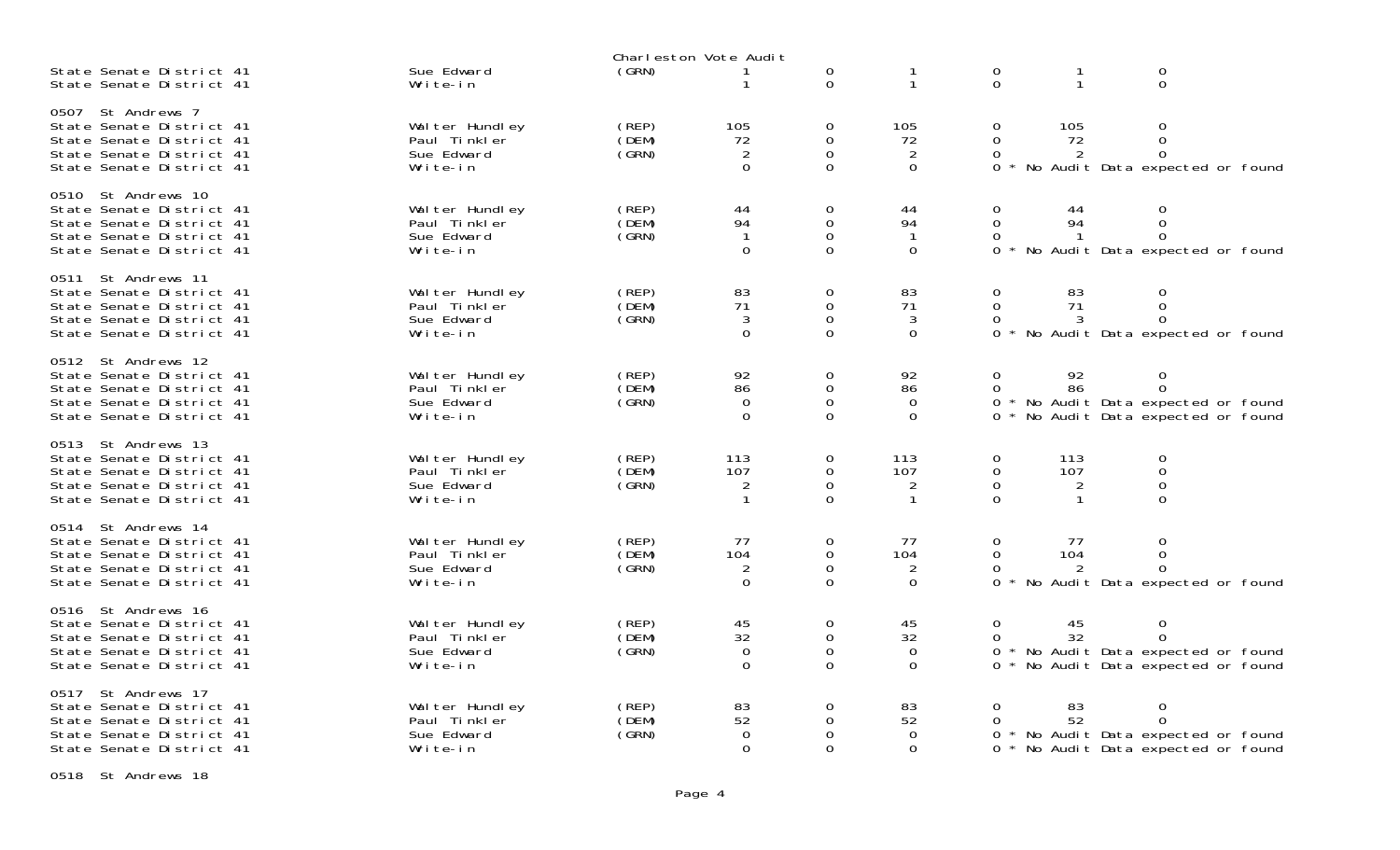|                                                                                                                                       |                                                           |                         | Charleston Vote Audit                                                 |                                           |                                              |                                             |                          |                                                                                     |  |
|---------------------------------------------------------------------------------------------------------------------------------------|-----------------------------------------------------------|-------------------------|-----------------------------------------------------------------------|-------------------------------------------|----------------------------------------------|---------------------------------------------|--------------------------|-------------------------------------------------------------------------------------|--|
| State Senate District 41<br>State Senate District 41<br>State Senate District 41<br>State Senate District 41                          | Wal ter Hundley<br>Paul Tinkler<br>Sue Edward<br>Write-in | (REP)<br>(DEM)<br>(GRN) | 4<br>10<br>$\mathbf 0$                                                | 0<br>0<br>$\Omega$                        | 10<br>$\overline{0}$                         | 0<br>$\Omega$<br>0<br>$\Omega$              | 10                       | 0<br>$\Omega$<br>No Audit Data expected or found                                    |  |
| 0520 St Andrews 20<br>State Senate District 41<br>State Senate District 41<br>State Senate District 41<br>State Senate District 41    | Wal ter Hundley<br>Paul Tinkler<br>Sue Edward<br>Write-in | (REP)<br>(DEM)<br>(GRN) | 77<br>98<br>$\mathbf 0$                                               | 0<br>0<br>0<br>$\Omega$                   | 77<br>98<br>$\overline{0}$                   | $\overline{O}$<br>$\Omega$<br>0<br>$\Omega$ | 77<br>98                 | 0<br>$\Omega$<br>$\Omega$<br>No Audit Data expected or found                        |  |
| St Andrews 21<br>0521<br>State Senate District 41<br>State Senate District 41<br>State Senate District 41<br>State Senate District 41 | Wal ter Hundley<br>Paul Tinkler<br>Sue Edward<br>Write-in | (REP)<br>(DEM)<br>(GRN) | 50<br>36<br>0<br>$\Omega$                                             | 0<br>0<br>$\Omega$<br>$\Omega$            | 50<br>36<br>$\overline{0}$<br>$\Omega$       | 0<br>$\Omega$<br>$\Omega$                   | 50<br>36                 | 0<br>$\Omega$<br>No Audit Data expected or found<br>No Audit Data expected or found |  |
| 0522 St Andrews 22<br>State Senate District 41<br>State Senate District 41<br>State Senate District 41<br>State Senate District 41    | Wal ter Hundley<br>Paul Tinkler<br>Sue Edward<br>Write-in | (REP)<br>(DEM)<br>(GRN) | $\begin{array}{c} 32 \\ 18 \end{array}$<br>$\overline{2}$<br>$\Omega$ | 0<br>0<br>$\mathbf 0$<br>$\Omega$         | 32<br>18<br>$\overline{2}$<br>$\overline{0}$ | 0<br>$\Omega$<br>$\Omega$<br>$\Omega$       | 32<br>18                 | 0<br>0<br>No Audit Data expected or found                                           |  |
| 0523 St Andrews 23<br>State Senate District 41<br>State Senate District 41<br>State Senate District 41<br>State Senate District 41    | Wal ter Hundley<br>Paul Tinkler<br>Sue Edward<br>Write-in | (REP)<br>(DEM)<br>(GRN) | 18<br>12<br>0<br>$\Omega$                                             | 0<br>0<br>$\mathbf 0$<br>$\Omega$         | 18<br>12<br>$\overline{0}$<br>$\Omega$       | 0<br>$\Omega$<br>0<br>$\Omega$              | 18<br>12                 | 0<br>$\Omega$<br>No Audit Data expected or found<br>No Audit Data expected or found |  |
| St Andrews 24<br>0524<br>State Senate District 41<br>State Senate District 41<br>State Senate District 41<br>State Senate District 41 | Wal ter Hundley<br>Paul Tinkler<br>Sue Edward<br>Write-in | (REP)<br>(DEM)<br>(GRN) | 41<br>58<br>$\Omega$<br>$\Omega$                                      | 0<br>0<br>0<br>$\Omega$                   | 41<br>58<br>$\overline{0}$<br>$\Omega$       | $\mathbf 0$<br>$\Omega$<br>0<br>$\Omega$    | 41<br>58                 | 0<br>$\Omega$<br>No Audit Data expected or found<br>No Audit Data expected or found |  |
| 0525 St Andrews 25<br>State Senate District 41<br>State Senate District 41<br>State Senate District 41<br>State Senate District 41    | Wal ter Hundley<br>Paul Tinkler<br>Sue Edward<br>Write-in | (REP)<br>(DEM)<br>(GRN) | 10<br>26<br>$\mathbf 1$<br>$\mathbf 0$                                | 0<br>$\mathsf{O}\xspace$<br>0<br>$\Omega$ | 10<br>26<br>$\overline{0}$                   | 0<br>$\mathbf 0$<br>0<br>$\Omega$           | 10<br>26                 | 0<br>0<br>$\Omega$<br>No Audit Data expected or found                               |  |
| 0526 St Andrews 26<br>State Senate District 41<br>State Senate District 41<br>State Senate District 41<br>State Senate District 41    | Wal ter Hundley<br>Paul Tinkler<br>Sue Edward<br>Write-in | (REP)<br>(DEM)<br>(GRN) | 49<br>78<br>$\mathsf{O}\xspace$                                       | 0<br>0<br>0<br>0                          | 49<br>78<br>$\mathbf 0$                      | 0<br>0<br>$\Omega$                          | 49<br>78                 | 0<br>$\mathsf{O}\xspace$<br>$\Omega$<br>0 * No Audit Data expected or found         |  |
| 0527 St Andrews 27<br>State Senate District 41<br>State Senate District 41<br>State Senate District 41<br>State Senate District 41    | Wal ter Hundley<br>Paul Tinkler<br>Sue Edward<br>Write-in | (REP)<br>(DEM)<br>(GRN) | 33<br>140<br>-1<br>$\mathbf 0$                                        | 0<br>0<br>0<br>0                          | 33<br>140<br>-1<br>$\mathbf 0$               | $\mathbf 0$<br>$\mathbf 0$<br>0<br>$\Omega$ | 33<br>140<br>$\mathbf 1$ | $\mathbf 0$<br>0<br>$\Omega$<br>No Audit Data expected or found                     |  |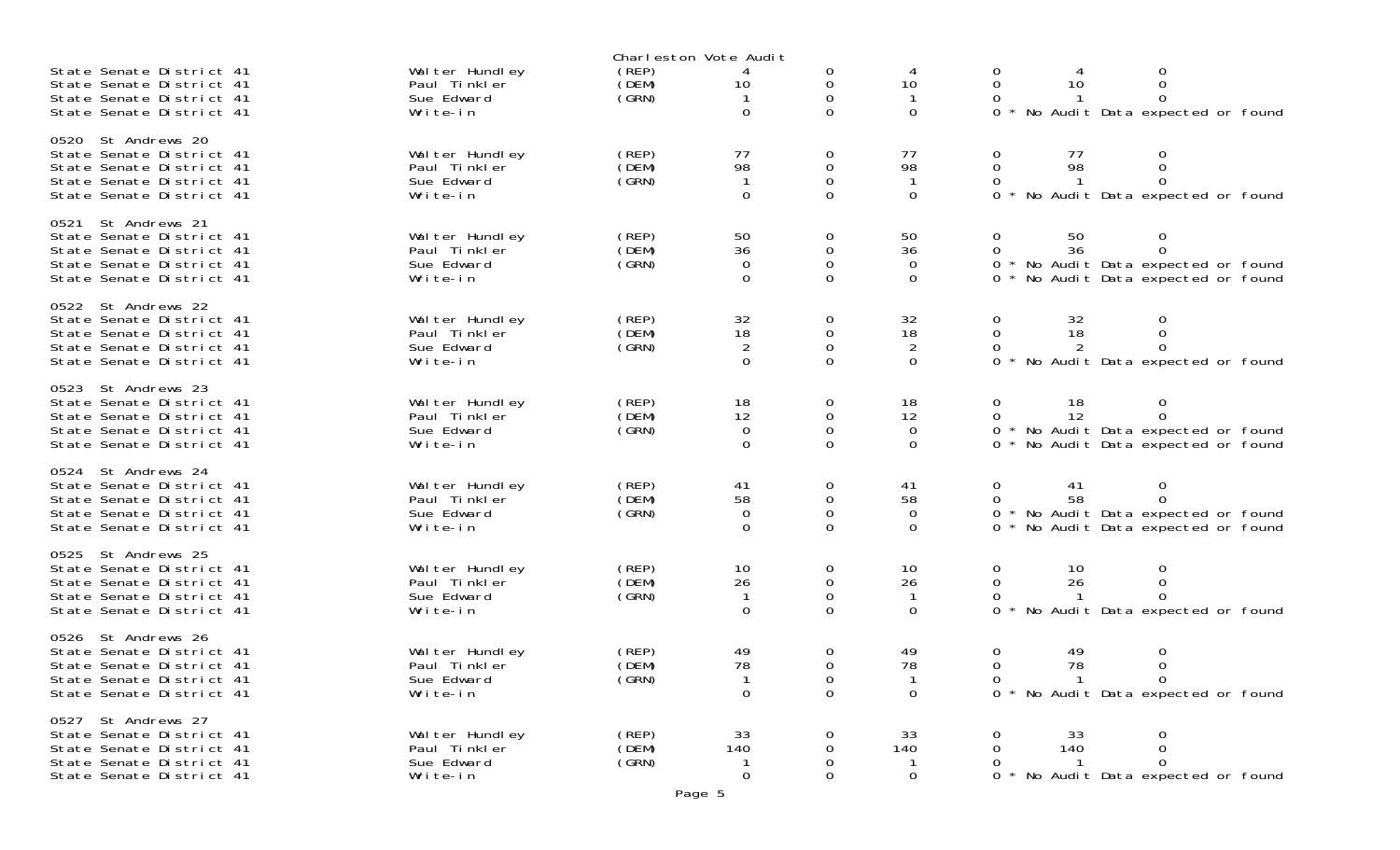Charleston Vote Audi t

| St Andrews 28<br>0528<br>State Senate District 41<br>State Senate District 41<br>State Senate District 41<br>State Senate District 41 | Wal ter Hundley<br>Paul Tinkler<br>Sue Edward<br>Write-in | (REP)<br>(DEM)<br>(GRN) | 24<br>44<br>0<br>$\mathbf 0$                                          | 0<br>$\Omega$<br>0<br>$\mathbf 0$                       | 24<br>44<br>0<br>$\mathbf 0$                                      | 0<br>$\Omega$<br>$\Omega$<br>0                  | 24<br>44                                 | 0<br>0<br>No Audit Data expected or found<br>No Audit Data expected or found          |  |
|---------------------------------------------------------------------------------------------------------------------------------------|-----------------------------------------------------------|-------------------------|-----------------------------------------------------------------------|---------------------------------------------------------|-------------------------------------------------------------------|-------------------------------------------------|------------------------------------------|---------------------------------------------------------------------------------------|--|
| 0529<br>St Andrews 29<br>State Senate District 41<br>State Senate District 41<br>State Senate District 41<br>State Senate District 41 | Wal ter Hundley<br>Paul Tinkler<br>Sue Edward<br>Write-in | (REP)<br>(DEM)<br>(GRN) | $\begin{array}{c} 29 \\ 42 \end{array}$<br>$\overline{2}$<br>$\Omega$ | 0<br>$\mathsf{O}\xspace$<br>$\mathbf 0$<br>0            | $\begin{array}{c} 29 \\ 42 \end{array}$<br>$\sqrt{2}$<br>$\Omega$ | $\mathbf 0$<br>$\mathsf{O}$<br>$\Omega$<br>0    | 29<br>$\overline{4}2$                    | 0<br>0<br>0<br>No Audit Data expected or found                                        |  |
| 0530 St Andrews 30<br>State Senate District 41<br>State Senate District 41<br>State Senate District 41<br>State Senate District 41    | Wal ter Hundley<br>Paul Tinkler<br>Sue Edward<br>Write-in | (REP)<br>(DEM)<br>(SRN) | 34<br>42<br>$\overline{2}$<br>$\Omega$                                | 0<br>0<br>$\mathbf{O}$<br>$\mathbf{O}$                  | 34<br>42<br>$\overline{2}$<br>$\mathbf 0$                         | $\mathbf 0$<br>0<br>$\Omega$<br>$\Omega$        | 34<br>42<br>2                            | 0<br>0<br>$\Omega$<br>No Audit Data expected or found                                 |  |
| St Andrews 31<br>0531<br>State Senate District 41<br>State Senate District 41<br>State Senate District 41<br>State Senate District 41 | Wal ter Hundley<br>Paul Tinkler<br>Sue Edward<br>Write-in | (REP)<br>(DEM)<br>(GRN) | 16<br>30<br>$\mathbf 0$<br>$\mathbf 0$                                | 0<br>$\mathbf 0$<br>$\mathsf{O}\xspace$<br>$\mathbf{O}$ | 16<br>30<br>$\mathbf 0$<br>$\mathbf 0$                            | 0<br>$\Omega$<br>$\mathbf{O}$<br>0              | 16<br>30                                 | 0<br>$\Omega$<br>* No Audit Data expected or found<br>No Audit Data expected or found |  |
| 0532 St Andrews 32<br>State Senate District 41<br>State Senate District 41<br>State Senate District 41<br>State Senate District 41    | Wal ter Hundley<br>Paul Tinkler<br>Sue Edward<br>Write-in | (REP)<br>(DEM)<br>(GRN) | 46<br>35<br>-1<br>$\mathbf 1$                                         | 0<br>$\mathbf{O}$<br>0<br>$\Omega$                      | 46<br>35<br>$\mathbf{1}$<br>$\mathbf{1}$                          | $\mathbf 0$<br>$\mathbf{O}$<br>0<br>$\Omega$    | 46<br>35<br>$\mathbf{1}$<br>$\mathbf{1}$ | 0<br>0<br>0<br>0                                                                      |  |
| 0533<br>St Andrews 33<br>State Senate District 41<br>State Senate District 41<br>State Senate District 41<br>State Senate District 41 | Wal ter Hundley<br>Paul Tinkler<br>Sue Edward<br>Write-in | (REP)<br>(DEM)<br>(GRN) | 22<br>11<br>$\mathbf 0$<br>$\mathbf 0$                                | 0<br>0<br>$\mathbf{O}$<br>$\mathbf 0$                   | 22<br>11<br>$\Omega$<br>0                                         | $\mathbf 0$<br>0<br>$\Omega$<br>0               | 22<br>11                                 | 0<br>$\Omega$<br>No Audit Data expected or found<br>No Audit Data expected or found   |  |
| 0534 St Andrews 34<br>State Senate District 41<br>State Senate District 41<br>State Senate District 41<br>State Senate District 41    | Wal ter Hundley<br>Paul Tinkler<br>Sue Edward<br>Write-in | (REP)<br>(DEM)<br>(GRN) | 107<br>54<br>-1<br>3                                                  | 0<br>$\Omega$<br>$\mathbf 0$<br>$\mathbf{O}$            | 107<br>54<br>-1<br>3                                              | 0<br>$\mathbf 0$<br>$\mathbf 0$<br>$\mathbf{O}$ | 107<br>54<br>3                           | 0<br>0<br>0<br>0                                                                      |  |
| St Andrews 35<br>0535<br>State Senate District 41<br>State Senate District 41<br>State Senate District 41<br>State Senate District 41 | Wal ter Hundley<br>Paul Tinkler<br>Sue Edward<br>Write-in | (REP)<br>(DEM)<br>(GRN) | 53<br>41<br>$\mathbf{1}$<br>1                                         | 0<br>$\mathbf 0$<br>0<br>$\Omega$                       | 53<br>41<br>$\mathbf{1}$<br>$\mathbf 1$                           | $\mathbf 0$<br>$\mathbf 0$<br>0<br>$\Omega$     | 53<br>41<br>$\mathbf{1}$<br>$\mathbf 1$  | 0<br>0<br>0<br>0                                                                      |  |
| St Andrews 36<br>0536<br>State Senate District 41<br>State Senate District 41                                                         | Wal ter Hundley<br>Paul Tinkler                           | (REP)<br>(DEM)          | 56<br>30                                                              | $\mathbf 0$<br>$\Omega$                                 | 56<br>30                                                          | $\mathbf 0$<br>$\Omega$                         | 56<br>30                                 | 0<br>0                                                                                |  |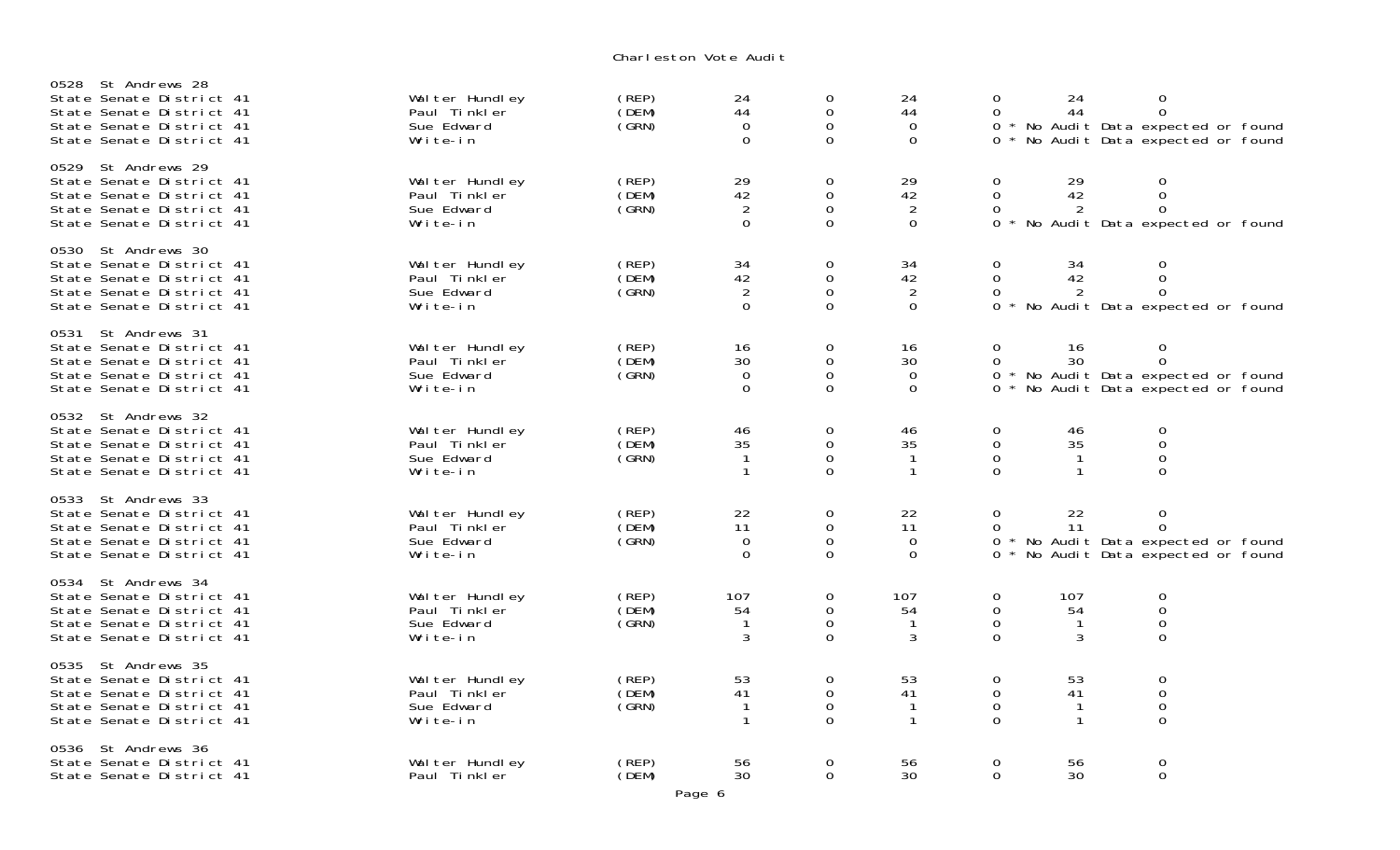|                                                                                                                                         |                                                           | Charleston Vote Audit   |                                                          |                                                               |                                                  |                                                                                                                                                                |
|-----------------------------------------------------------------------------------------------------------------------------------------|-----------------------------------------------------------|-------------------------|----------------------------------------------------------|---------------------------------------------------------------|--------------------------------------------------|----------------------------------------------------------------------------------------------------------------------------------------------------------------|
| State Senate District 41<br>State Senate District 41                                                                                    | Sue Edward<br>Write-in                                    | (GRN)                   | $\overline{2}$<br>$\Omega$                               | $\mathbf 0$<br>$\Omega$                                       | $\frac{2}{0}$                                    | $\Omega$<br>0 * No Audit Data expected or found                                                                                                                |
| 0537 St Andrews 37<br>State Senate District 41<br>State Senate District 41<br>State Senate District 41<br>State Senate District 41      | Wal ter Hundley<br>Paul Tinkler<br>Sue Edward<br>Write-in | (REP)<br>(DEM)<br>(SRN) | 41<br>67<br>$\mathbf 0$<br>$\Omega$                      | $\mathbf 0$<br>$\mathsf O$<br>$\mathsf O$<br>$\mathbf{0}$     | 41<br>67<br>$\mathbf 0$<br>$\mathbf 0$           | $\mathbf 0$<br>0<br>41<br>$\mathbf{O}$<br>67<br>$\overline{0}$<br>* No Audit Data expected or found<br>$\Omega$<br>$\Omega$<br>No Audit Data expected or found |
| 0603 N Charleston 3<br>State Senate District 41<br>State Senate District 41<br>State Senate District 41<br>State Senate District 41     | Wal ter Hundley<br>Paul Tinkler<br>Sue Edward<br>Write-in | (REP)<br>(DEM)<br>(GRN) | 74<br>$\frac{22}{2}$<br>$\Omega$                         | $\mathbf 0$<br>$\mathbf 0$<br>$\mathbf{0}$<br>$\mathbf{0}$    | 74<br>$\frac{22}{2}$<br>$\Omega$                 | 0<br>0<br>74<br>$\overline{O}$<br>22<br>$\mathsf{O}\xspace$<br>$\Omega$<br>$\Omega$<br>2<br>$\Omega$<br>No Audit Data expected or found                        |
| N Charleston 20<br>0620<br>State Senate District 41<br>State Senate District 41<br>State Senate District 41<br>State Senate District 41 | Walter Hundley<br>Paul Tinkler<br>Sue Edward<br>Write-in  | (REP)<br>(DEM)<br>(GRN) | 47<br>30<br>$\overline{0}$<br>$\mathbf{1}$               | $\mathbf 0$<br>$\mathsf O$<br>$\mathsf O$<br>$\Omega$         | 47<br>30<br>$\mathbf 0$<br>$\mathbf{1}$          | 47<br>$\mathbf 0$<br>0<br>$\overline{O}$<br>$\mathbf 0$<br>30<br>$\overline{0}$<br>* No Audit Data expected or found                                           |
| 0750 Absentee<br>State Senate District 41<br>State Senate District 41<br>State Senate District 41                                       | Walter Hundley<br>Paul Tinkler<br>Sue Edward              | (REP)<br>(DEM)<br>(GRN) | 240<br>278<br>3                                          | 197<br>192<br>3                                               | 43<br>86<br>$\Omega$                             | 0<br>0<br>43<br>$\mathbf{0}$<br>$\Omega$<br>86<br>* All votes cast for this candidate<br>* in this precient are optical.<br>* No Audit Data for optical.       |
| State Senate District 41                                                                                                                | Write-in                                                  |                         | 5                                                        | 5                                                             | 0                                                | 0 * All votes cast for this candidate<br>in this precient are optical.<br>* No Audit Data for optical.                                                         |
| 0800<br>Emergency<br>State Senate District 41<br>State Senate District 41<br>State Senate District 41<br>State Senate District 41       | Wal ter Hundley<br>Paul Tinkler<br>Sue Edward<br>Write-in | (REP)<br>(DEM)<br>(SRN) | $\overline{0}$<br>$\mathsf O$<br>$\mathbf 0$<br>$\Omega$ | $\mathbf 0$<br>$\mathsf{O}\xspace$<br>$\mathbf 0$<br>$\Omega$ | $\boldsymbol{0}$<br>$\boldsymbol{0}$<br>$\Omega$ | 0 * No Audit Data expected or found<br>0 * No Audit Data expected or found<br>0 * No Audit Data expected or found<br>0 * No Audit Data expected or found       |
| 0850 Failsafe<br>State Senate District 41                                                                                               | Wal ter Hundley                                           | (REP)                   | 3                                                        | 3                                                             | $\mathbf 0$                                      | 0 * All votes cast for this candidate<br>* in this precient are optical.<br>* No Audit Data for optical.                                                       |
| State Senate District 41                                                                                                                | Paul Tinkler                                              | (DEM)                   | 4                                                        | 4                                                             | $\mathbf 0$                                      | 0 * All votes cast for this candidate<br>* in this precient are optical.<br>* No Audit Data for optical.                                                       |
| State Senate District 41<br>State Senate District 41                                                                                    | Sue Edward<br>Write-in                                    | (GRN)                   | $\overline{0}$<br>$\Omega$                               | 0<br>$\mathbf{0}$                                             | 0<br>$\Omega$                                    | 0 * No Audit Data expected or found<br>0 * No Audit Data expected or found                                                                                     |

0900 Provisional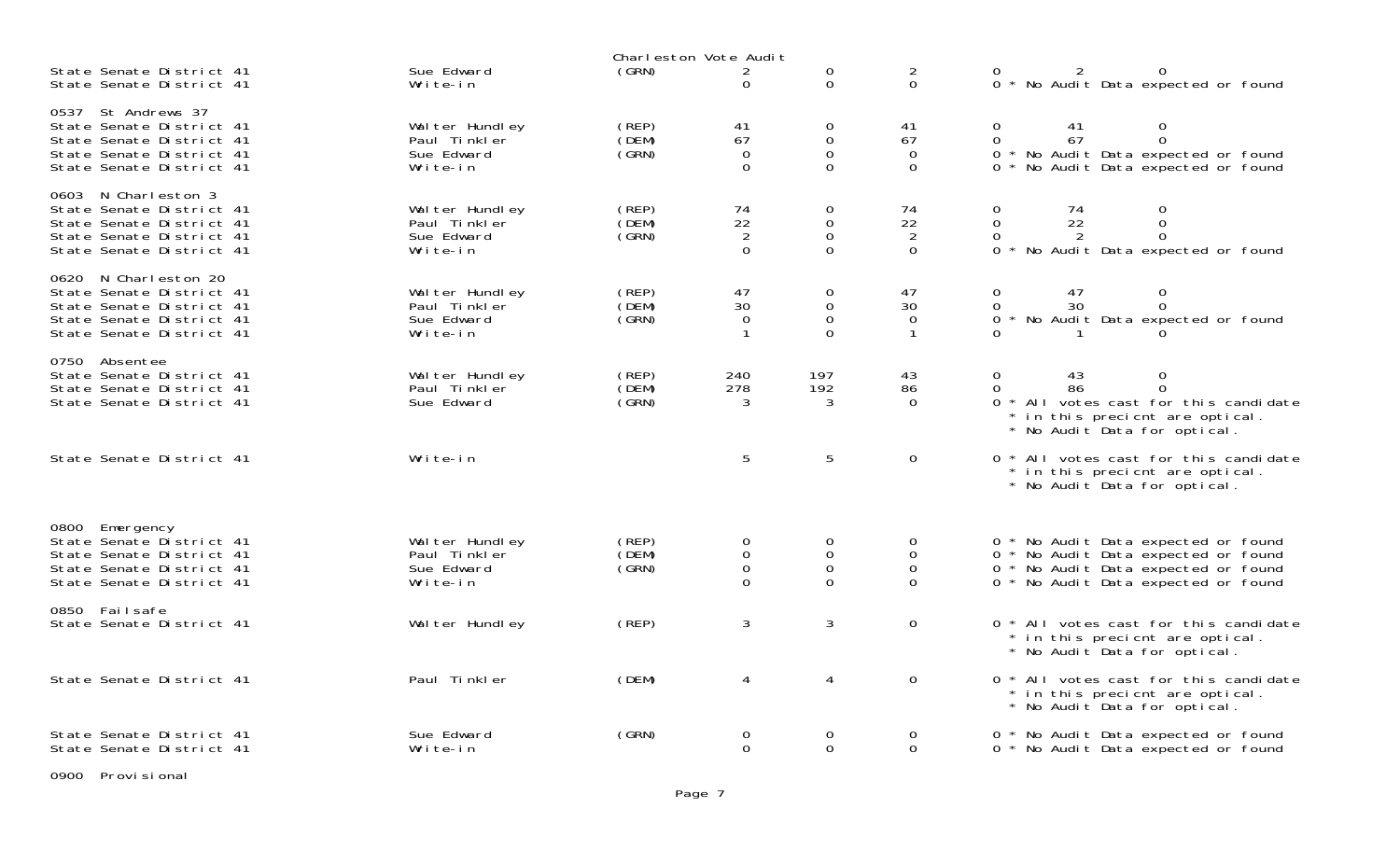|                                                                                           |                        | Charleston Vote Audit |                                      |               |                                                                                                          |
|-------------------------------------------------------------------------------------------|------------------------|-----------------------|--------------------------------------|---------------|----------------------------------------------------------------------------------------------------------|
| State Senate District 41                                                                  | Walter Hundley         | (REP)                 |                                      |               | 0 * All votes cast for this candidate<br>* in this precient are optical.<br>* No Audit Data for optical. |
| State Senate District 41                                                                  | Paul Tinkler           | (DEM)                 |                                      |               | 0 * All votes cast for this candidate<br>* in this precient are optical.<br>* No Audit Data for optical. |
| State Senate District 41<br>State Senate District 41<br>There was no unmatched audit data | Sue Edward<br>Write-in | (GRN)                 | $\begin{matrix} 0 \\ 0 \end{matrix}$ | $\frac{0}{0}$ | 0 * No Audit Data expected or found<br>0 * No Audit Data expected or found                               |

Auditor's Comments: There was a write-in vote cast for Hundley. This vote was manually adjusted in the Town of Seabrook precinct. The write-in vote was reduced by 1 and the votes for Walter Hundley in that precinct was increased by 1. This move from write in to Walter Hundley shows up in this report as a one vote discrepancy for Walter Hundley and the combined Write-in votes. This discrepancy confirms the county's action to obtain the correct vote count

This activity can be confirmed by reviewing the EL68 results correction log.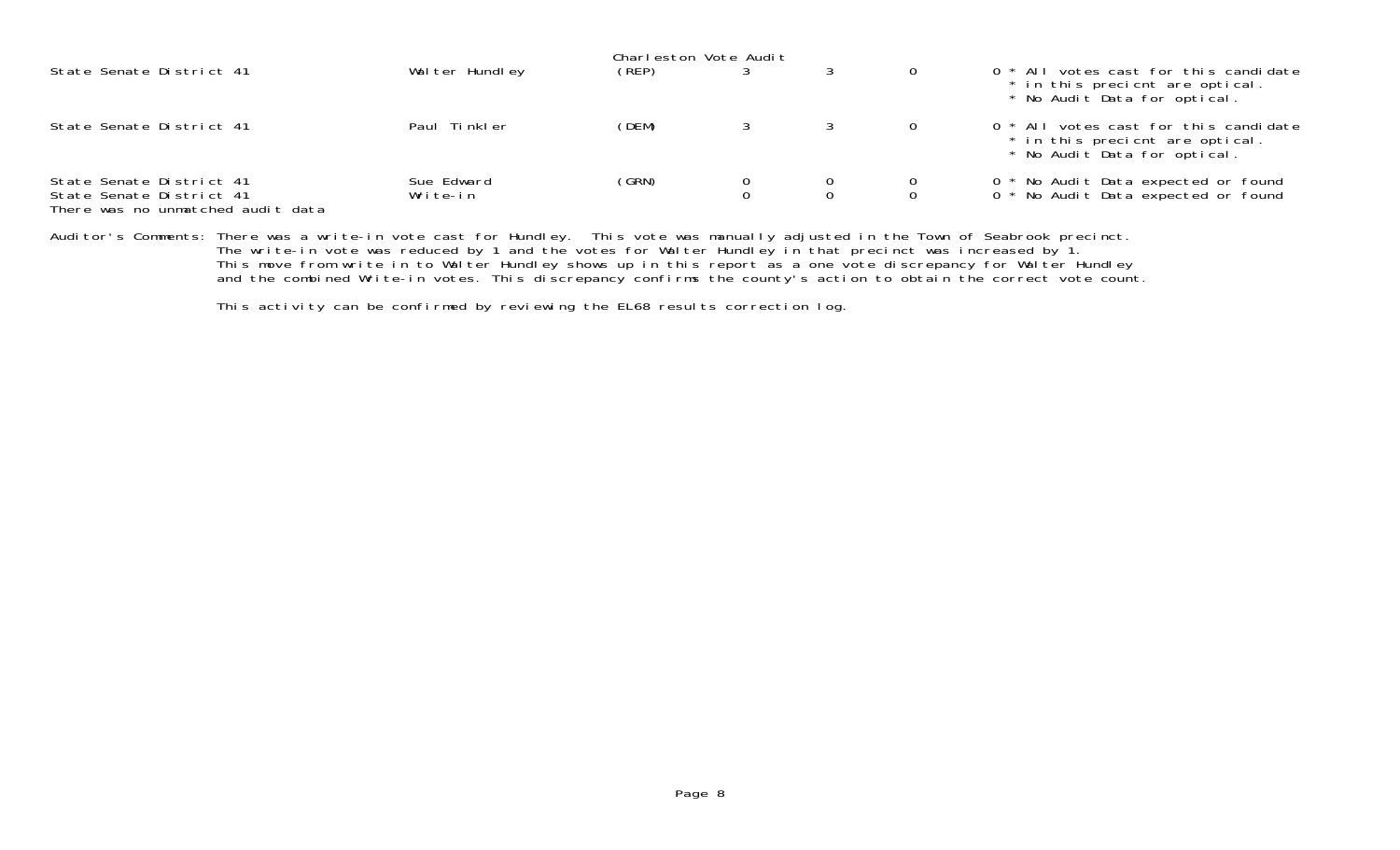## Charleston EL30A45A Compare

## Charleston EL30A45A Comparison Report

| Office                                                                                                       | Candi date                                               | Party                   | Tot                | 0pt        | Vo                        | <sup>म</sup> ash | Tot          | 0pt        | i Vo               | FI ash | Del ta |
|--------------------------------------------------------------------------------------------------------------|----------------------------------------------------------|-------------------------|--------------------|------------|---------------------------|------------------|--------------|------------|--------------------|--------|--------|
| State Senate District 41<br>State Senate District 41<br>State Senate District 41<br>State Senate District 41 | Walter Hundley<br>Paul Tinkler<br>Sue Edward<br>Write-in | (REP)<br>(DEM)<br>(GRN) | 3119<br>3105<br>53 | 203<br>199 | 2916<br>2906<br>50<br>1 C |                  | 3119<br>3105 | 203<br>199 | 2916<br>2906<br>50 |        |        |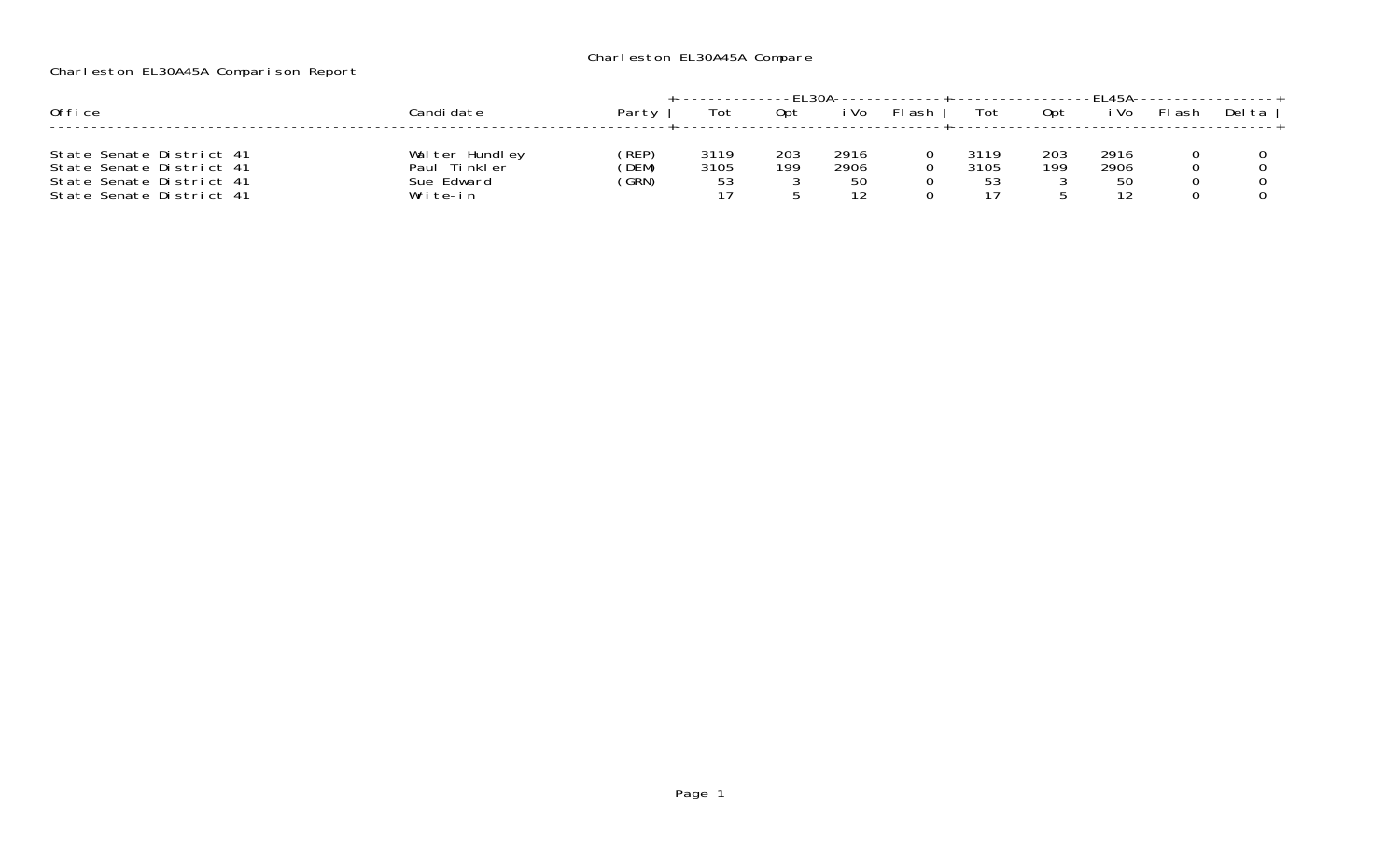PEBUsed

Charleston PEB Use Report

| Precinct                                                                                                                                                                                                                                                                                                                                                                                                                                                                                                                                                                                                                                                                                                                                                                                                                                 | PEBs Used                                                                                                                                                                                                                                                                                                                                                                                                              | Comments |
|------------------------------------------------------------------------------------------------------------------------------------------------------------------------------------------------------------------------------------------------------------------------------------------------------------------------------------------------------------------------------------------------------------------------------------------------------------------------------------------------------------------------------------------------------------------------------------------------------------------------------------------------------------------------------------------------------------------------------------------------------------------------------------------------------------------------------------------|------------------------------------------------------------------------------------------------------------------------------------------------------------------------------------------------------------------------------------------------------------------------------------------------------------------------------------------------------------------------------------------------------------------------|----------|
| Kiawah Island<br>Town Of Seabrook<br>James Island 3<br>James Island 7<br>James Island 8A<br>James Island 8B<br>James Island 9<br>James Island 10<br>James Island<br>-11<br>James Island<br>-14<br>James Island<br>-15<br>James Island<br>- 17<br>James Island<br>-19<br>James Island 20<br>James Island 22<br>Johns Island 1A<br>Johns Island<br>- 1 B<br>Johns Island 2<br>Johns Island 3A<br>Johns Island 3B<br>Johns Island 4<br>St Andrews<br>-1<br>St Andrews 4<br>St Andrews 5<br>St Andrews<br>-6<br>St Andrews<br>7<br>St Andrews<br>10<br>St Andrews<br>11<br>St Andrews<br>12<br>St Andrews<br>13<br>St Andrews<br>14<br>St Andrews<br>16<br>St Andrews<br>17<br>St Andrews<br>18<br>St Andrews<br>20<br>St Andrews<br>21<br>22<br>St Andrews<br>St Andrews<br>-23<br>St Andrews<br>24<br>25<br>St Andrews<br>St Andrews<br>26 | 156621<br>156523<br>189165<br>156541<br>156525<br>156525<br>156525<br>156541<br>156252<br>157241<br>157624<br>157188<br>157188<br>157595<br>157595<br>156529<br>156529<br>156529<br>157172<br>155860<br>157172<br>157168<br>157168<br>157168<br>157211<br>157168<br>156791<br>157228<br>157228<br>157228<br>156791<br>157168<br>156555<br>156643<br>156648<br>157228<br>156539<br>156539<br>156539<br>156539<br>157299 |          |
| St Andrews<br>27<br>St Andrews<br>-28<br>St Andrews<br>29<br>St Andrews<br>-30                                                                                                                                                                                                                                                                                                                                                                                                                                                                                                                                                                                                                                                                                                                                                           | 157067<br>156556<br>156231<br>156539                                                                                                                                                                                                                                                                                                                                                                                   |          |
| St Andrews<br>31<br>St Andrews<br>32<br>St Andrews<br>33                                                                                                                                                                                                                                                                                                                                                                                                                                                                                                                                                                                                                                                                                                                                                                                 | 156231<br>156548<br>156231                                                                                                                                                                                                                                                                                                                                                                                             |          |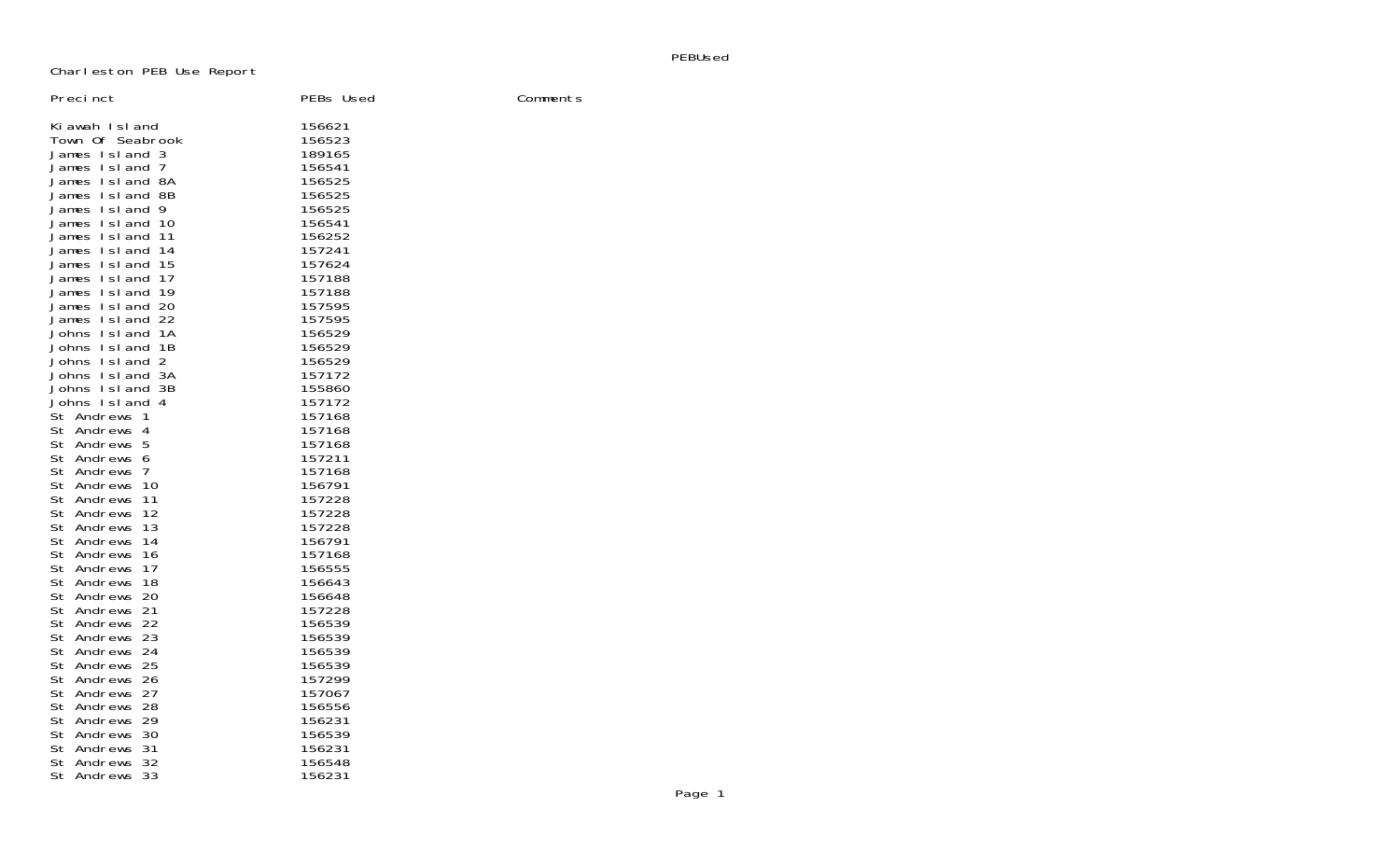PEBUsed

| St Andrews 34   | 178309 |
|-----------------|--------|
| St Andrews 35   | 178309 |
| St Andrews 36   | 178309 |
| St Andrews 37   | 156556 |
| N Charleston 3  | 156645 |
| N Charleston 20 | 156630 |
| Absentee        | 156804 |

55 precincts processed